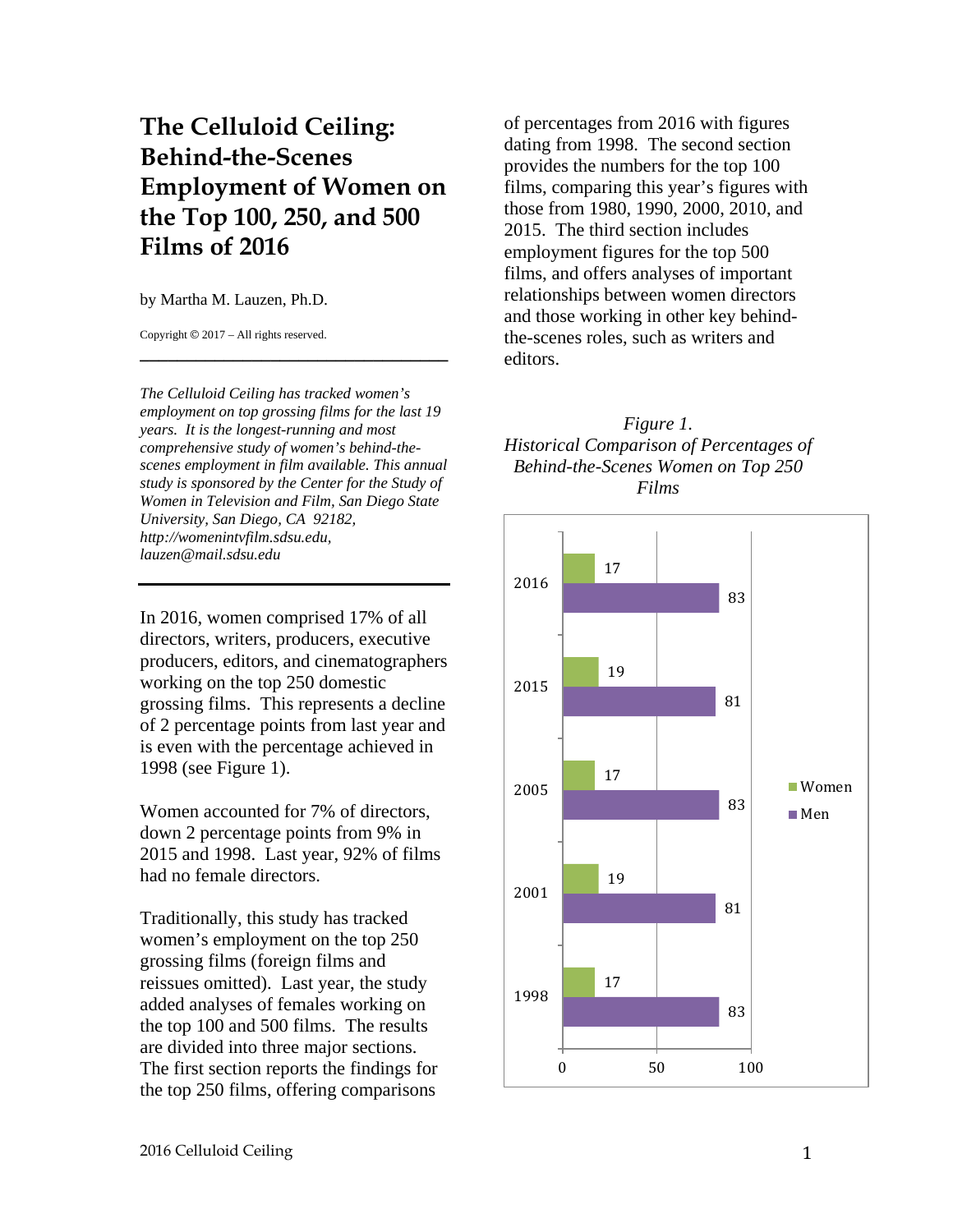# *Findings / Top 250 Films*

•This section analyzes the behind-thescenes employment of 3,212 individuals working on the top 250 domestic grossing films of 2016.

•Women fared best as producers (24%), followed by editors (17%), executive producers (17%), writers (13%), directors (7%), and cinematographers  $(5\%)$ .

•In 2016, slightly over one-third or 35% of films employed 0 or 1 woman in the roles considered. 52% of films employed 2 to 5 women, 11% employed 6 to 9 women, and 2% employed 10 or more women. In contrast, 2% of films employed 0 or 1 man in the roles considered, 3% employed 2 to 5 men, 19% employed 6 to 9 men, and the remaining majority (76%) employed 10 or more men.

•A historical comparison of women's employment on the top 250 films in 2016 and 1998 reveals that the percentage of cinematographers has increased slightly. The percentages of writers and producers have remained the same, and the percentages of women directors, executive producers, and editors have declined (see Figure 2).

•A comparison of women's employment on the top 250 films in 2016 and 2015 reveals that the percentage of women writers increased slightly. The percentages of women directors, producers, executive producers, editors, and cinematographers declined.

•Women comprised 7% of all directors working on the top 250 films of 2016.

# *Figure 2. Historical Comparison of Percentages of Women Employed Behind the Scenes on Top 250 Films by Role*



This represents a decline of 2 percentage points from 2015 and 1998. Ninety two percent (92%) of the films had no female directors (see Figure 3).

•Women accounted for 13% of writers working on the top 250 films of 2016. This represents an increase of 2 percentage points from 2015 and is even with the figure from 1998. Seventy seven percent (77%) of the films had no female writers.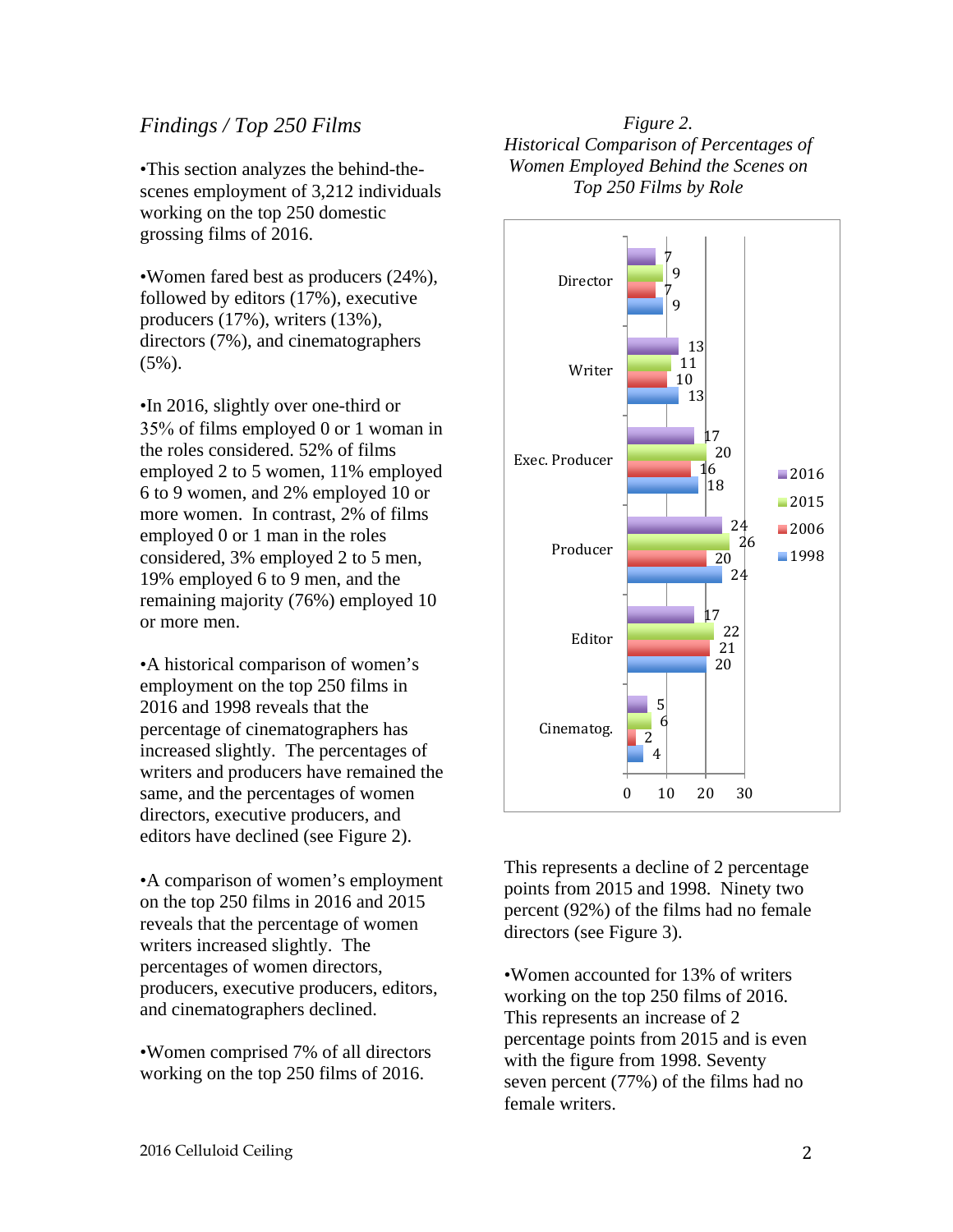#### *Figure 3. Percentages of Top 250 Films with No Women in Roles Considered*

92% had no women directors 77% had no women writers 58% had no women exec. producers 34% had no women producers 79% had no women editors 96% had no women cinematographers

Over one-third or 35% of films had no or 1 woman in the above roles \_\_\_\_\_\_\_\_\_\_\_\_\_\_\_\_\_\_\_\_\_\_\_\_\_\_\_\_\_\_\_

•Women comprised 17% of all executive producers working on the top 250 films of 2016. This represents a decline of 3 percentage points from 2015 and a decline of 1 percentage point from 1998. Fifty eight percent (58%) of the films had no female executive producers.

•Women accounted for 24% of all producers working on the top 250 films of 2016. This represents a decline of 2 percentage points from 2015 and is even with the percentage from 1998. Thirty four percent (34%) of the films had no female producers.

•Women comprised 17% of all editors working on the top 250 films of 2016. This represents a decrease of 5 percentage points from 2015 and a decrease of 3 percentage points from 1998. Seventy nine percent (79%) of the films had no female editors.

•Women accounted for 5% of all cinematographers working on the top 250 films of 2016. This represents a decline of 1 percentage point from 2015 and an increase of 1 percentage point from 1998. Ninety six percent (96%) of the films had no female cinematographers.

•Women were most likely to work in the documentary and drama genres, accounting for 24% and 20% of individuals working on these films respectively. Women were least likely to work in the action and horror genres, accounting for 11% and 12% of those working on these films respectively.

Composers, Supervising Sound Editors, and Sound Designers

•This section reports employment figures for 535 individuals working as composers, supervising sound editors, and sound designers on the top 250 domestic grossing films of 2016.

•Women comprised 3% of composers working on the top 250 grossing films of 2016. This represents an increase of 1 percentage point from 2% in 2015 (see Figure 4). Ninety seven percent (97%) of films had no female composers in 2016.

•Women accounted for 8% of supervising sound editors working on the top 250 films of 2016. This represents an increase of 3 percentage points from 2014. Ninety three percent (93%) of films had no female supervising sound editors.

•Women comprised 4% of sound designers working on the top 250 grossing films of 2016. This represents a decline of 1 percentage point from 2014. Ninety seven percent (97%) of films had no female sound designers.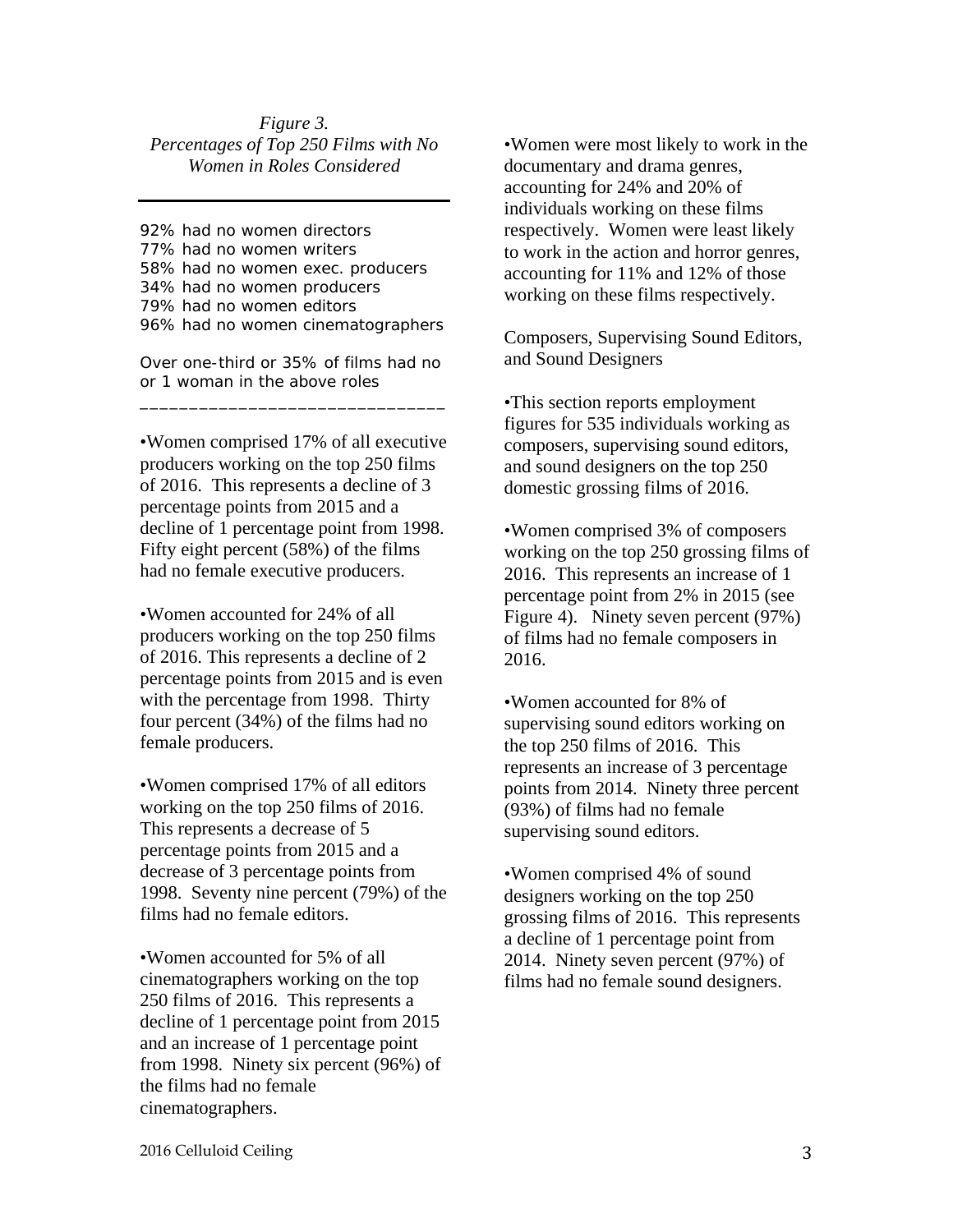*Figure 4. Recent Historical Representation of Women and Men as Composers*



# *Findings / Top 100 Films*

•This section considers the behind-thescenes employment of 1,579 individuals working on the top 100 domestic grossing films (foreign films and reissues omitted) of 2016.

•Overall, women accounted for 14% of all directors, writers, executive producers, producers, editors, and cinematographers working on the top 100 films. This represents a decline of 2 percentage points from 16% in 2015.

•Women fared best as producers (19%), followed by editors (14%), executive producers (13%), writers (11%), directors (4%), and cinematographers (3%).

•Figure 5 provides a historical comparison of the 2016 figures with those from 1980, 1990, 2000, 2010, and 2015. When comparing the most recent figures for 2016 with 2015, the percentages of women directors, producers, executive producers, and editors have declined, while the percentages of women writers and cinematographers have remained the same.

# *Figure 5. Historical Comparison of Percentages of Women Employed Behind the Scenes on Top 100 Films by Role\**



*\*Note that relatively minor fluctuations in the numbers affect this sample to a greater extent than the other samples included in this report due to its smaller size.*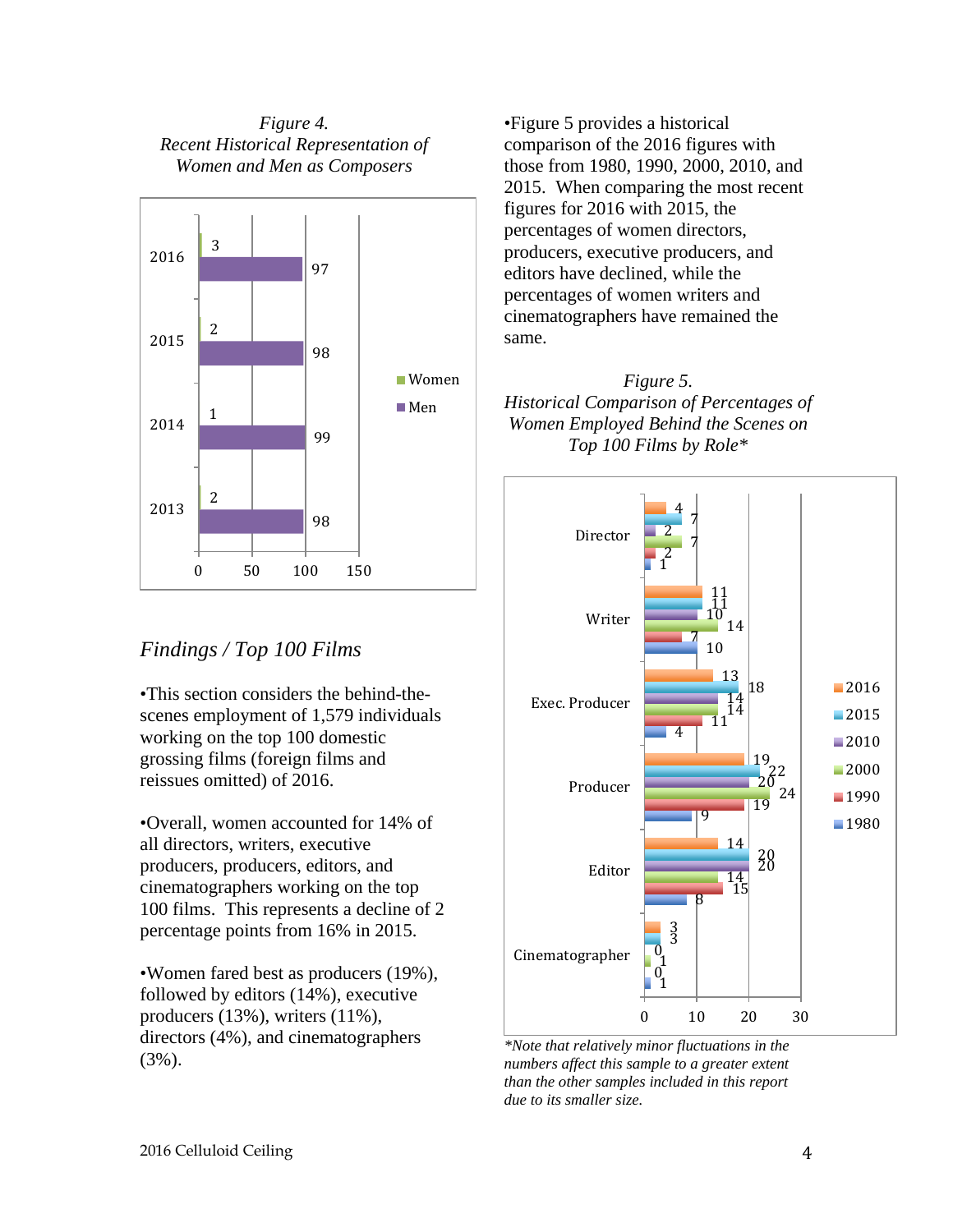•Women comprised 4% of directors working on the top 100 films of 2016. This represents a decline of 3 percentage points from 2015.

•Women accounted for 11% of writers working on the top 100 films of 2016. This represents no change from 2015.

•Women comprised 13% of executive producers working on the top 100 films of 2016. This represents a decline of 5 percentage points from 2015.

•Women accounted for 19% of producers working on the top 100 films of 2016. This represents a decline of 3 percentage points from 2015.

•Women comprised 14% of editors working on the top 100 films of 2016. This represents a decline of 6 percentage points from 2015.

•Women accounted for 3% of cinematographers working on the top 100 films of 2016. This represents no change from 2015.

# *Findings / Top 500 Films*

•This section analyzes behind-thescenes employment of 4,638 individuals working on the top 500 domestic grossing films (foreign films and reissues omitted) of 2016.

•Overall, women accounted for 19% of all directors, writers, executive producers, producers, editors, and cinematographers working on the top 500 films. This represents a decline of 2 percentage points from 2015.

•Women fared best as producers (25%), followed by editors (20%),

*Figure 6. Comparison of Percentages of Women Working in Key Behind-the-Scenes Roles on the Top 100, 250, and 500 Domestic Grossing Films of 2016*



executive producers (19%), writers (14%), directors (11%), and cinematographers (7%).

•Women comprised 11% of directors working on the top 500 films of 2016, compared with 7% on the top 250 and 4% on the top 100 films (see Figure 6).